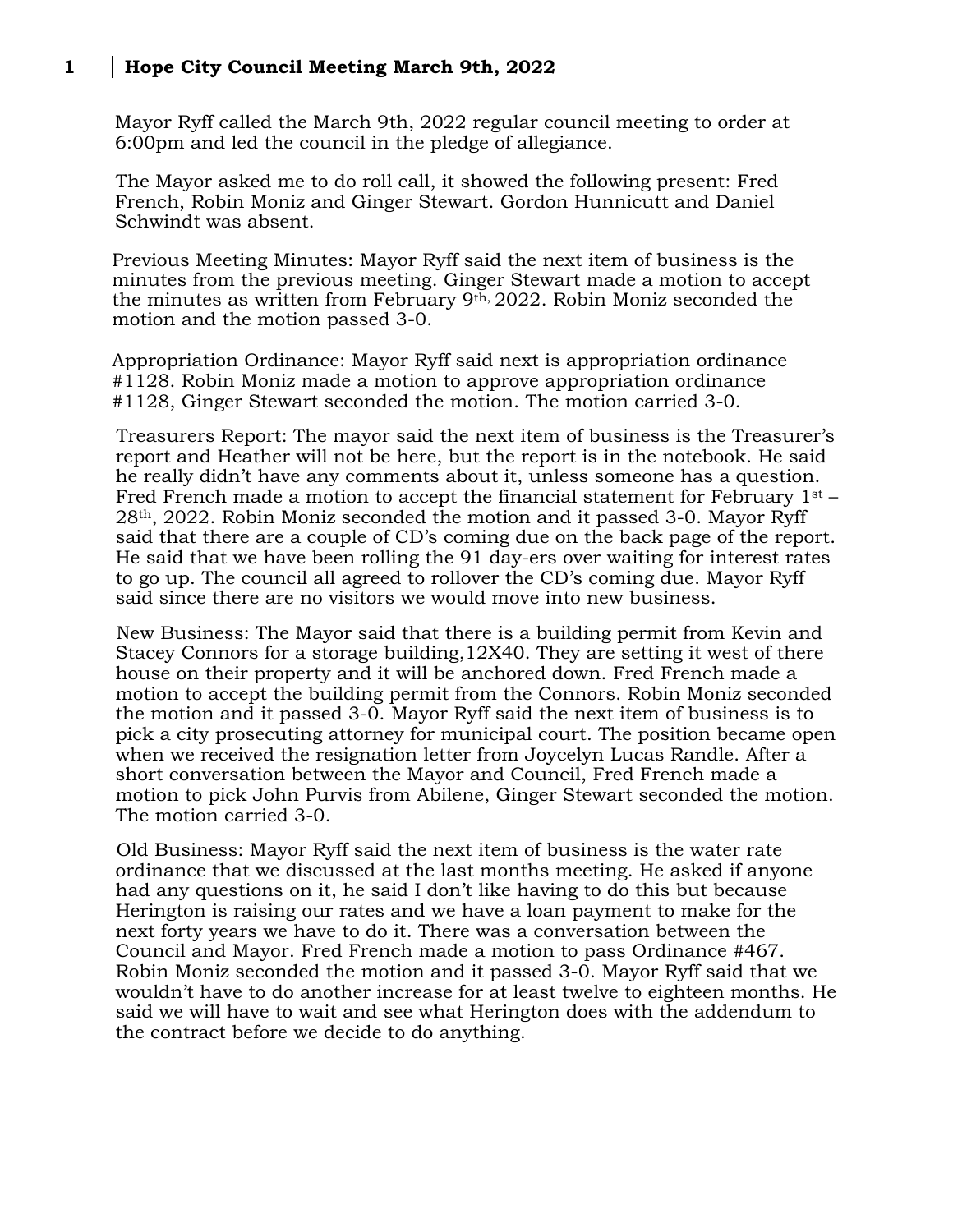## **2 Hope City Council Meeting March 9th, 2022**

Mayor Discussion: Mayor Ryff said he really didn't have much, things are moving along, he said he really don't have any complaints. He doesn't hear John complaining too much either, he keeps busy, he is doing a good job. Fred French asked about the post office. The Mayor said that the roof leaked and got into the electrical box and they can't open the place until they make all the necessary repairs. So, now you have to go to Herington to send out packages and pick up your mail. Mayor Ryff said that he was ready for my clerk's report.

Clerks Update: We signed the resolutions that had been accepted and I scanned them into the computer. I emailed them to Kim Maguire with the Abilene Reflector and explained that we needed them published and they needed to run two consecutive weeks. Then I emailed James Holland to let him know that the resolutions had been accepted and emailed to the paper to be published. After that I made copies of the resolutions and sent them out certified mail to the property owners. I emailed Dana Eye the city clerk of Solomon to get contact information for their prosecuting attorney. I didn't hear back from her, so I ended up calling her and she gave me a good phone number for John Purvis. I went online to the League of Kansas Municipalities and updated all the city's information. I completed the Kansas Rural Water, water use report. I ran the necessary reports and went online to fill out the information and submitted the report. Larry and I talked about the light on the water tower being out. He asked me to contact Tony Grant with Maguire Iron to see if he would be able to replace the bulb and possibly bring one that would last longer. First, I emailed him and didn't hear anything, so I called him. He explained that they normally do not bring the light bulb, he said that his recommendation was to find a LED bulb that is 100-200 watt and last at least 2500 hours. So, when I went to see my Mom in Junction City we went to the Ace Store, Orschlens and Waters True Value and I found one that was a LED that was 150 watts and suppose to last five years. Larry told me to let Tony Grant know that we have a bulb. He said that he would be by to replace the bulb in the next couple of weeks. The Mayor said the only thing he would add was that we had our Certified Water Operator go to Kansas Rural Water Association backflow preventer training class in Grandview Plaza, so now he has his credits towards keeping his certification. He said that he really didn't have anything else unless someone else had something, he would entertain a motion to adjourn. The Mayor said next month the meeting will be a 7:00pm because we will be in daylight savings time. Fred French made a motion to adjourn, Robin Moniz seconded the motion. The motion passed 3-0.